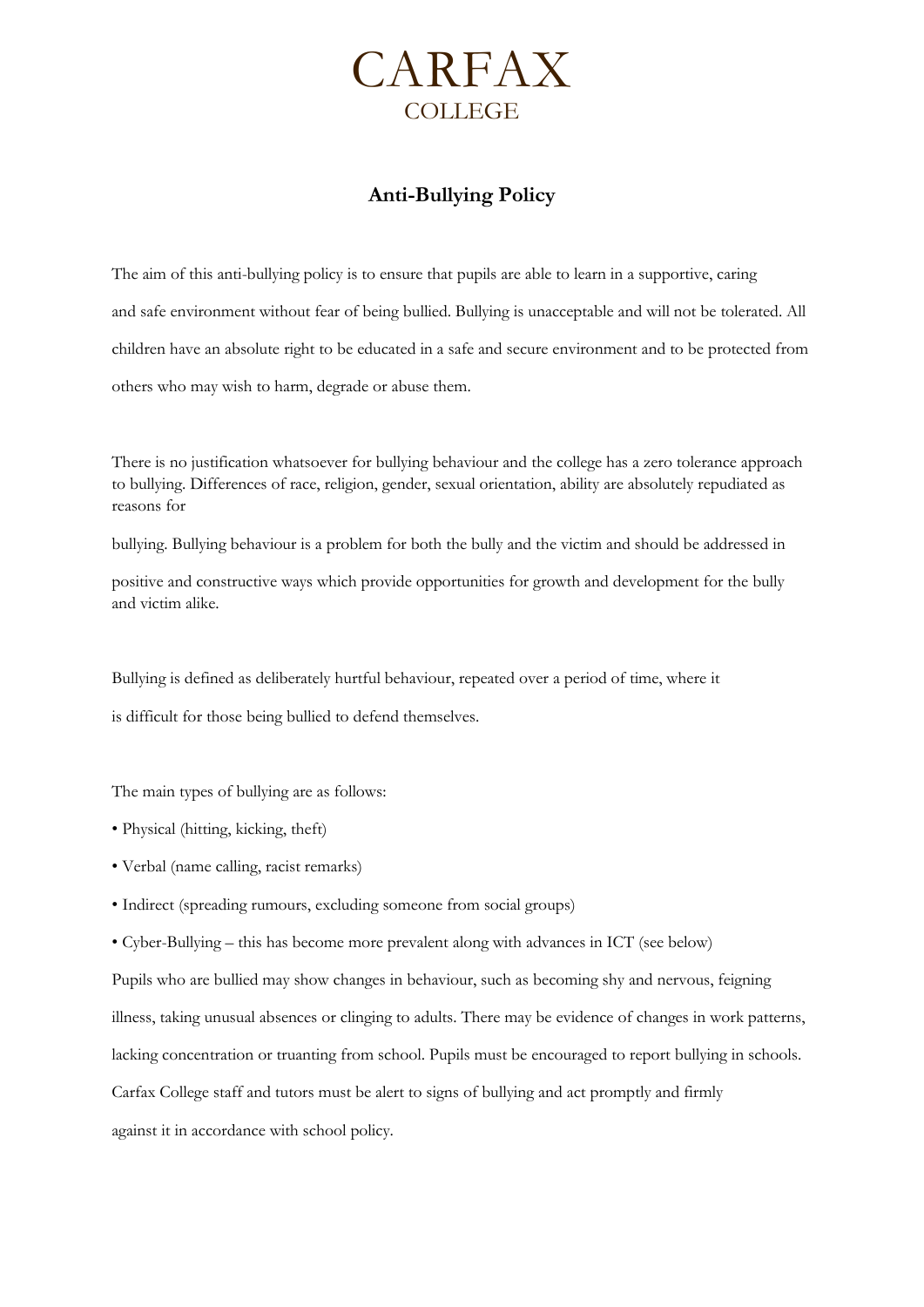#### **CYBER-BULLYING**

The rapid development of, and widespread access to, technology has provided a new medium for 'virtual' bullying, which can occur within or outside school. Cyber bullying is a different form of bullying which can happen 24/7, with a potentially bigger audience, and more accessories as people forward on content at a click. For more information on cyber-bullying, how to respond to it, and how pupils can keep themselves safe, please refer to the websites listed at the bottom of this document.

#### **IMPLEMENTATION**

During sessions with a Personal Tutor or College Welfare Officer, pupils will be encouraged to speak out about bullying. The Personal Tutor or Welfare Officer will encourage pupils to approach a member of staff at any time if they have any concerns about bullying. They should understand that:

- It will be taken seriously
- It will be investigated and appropriate action taken
- If they feel unable to make the issue public, information will be recorded and kept on file
- One to one learning mentor support is available

If bullying is suspected or reported, the incident will be dealt with immediately by the member of staff who has been approached. A clear account of the incident will be given to the Principal and the incident will be recorded and filed in a locked cabinet. The Principal will then interview all those involved. If the situation persists, parents will be informed. Punitive measures will be used as appropriate and in consultation with all parties concerned.

#### **DUTIES OF STAFF AND TUTORS**

- Listen to children when they seek you out to talk about problems
- If a pupil reports a bullying incident then it is preferable that they are seen in private
- Children must be respected and taken seriously when they report bullying incidents
- Report all incidents of bullying to the Principal of Carfax College and record all

incidents in the Disciplinary Log Book

Carfax College will aim to support pupils who have been bullied by: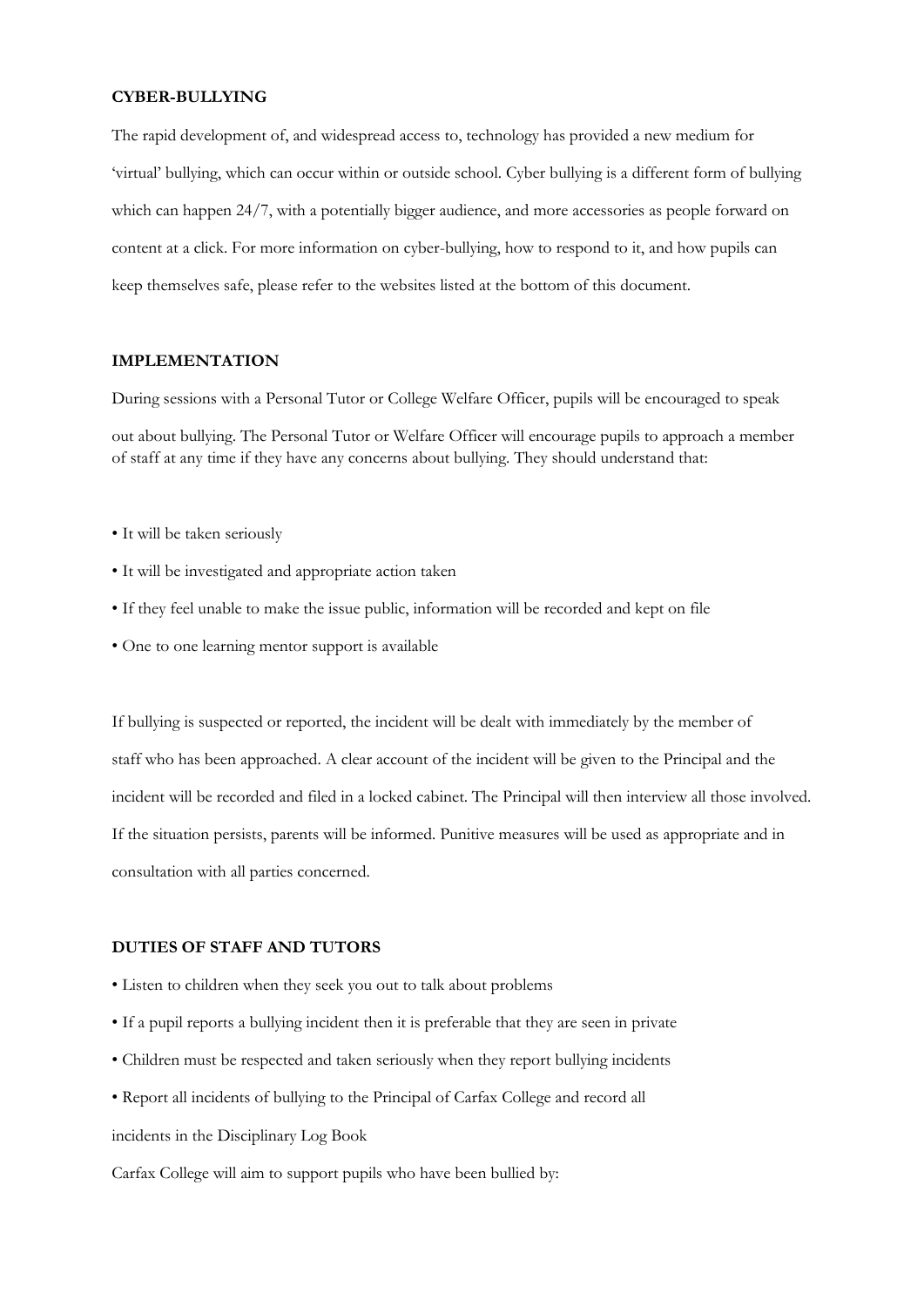• Offering an immediate opportunity to discuss the experience with a tutor or member of staff if

required

- Reassuring the pupil the matter will be investigated
- Offering continuous support
- Restoring self-esteem and confidence

Pupils who have bullied will be helped by their Personal Tutor or the Welfare Officer to:

- Discuss what happened and make the pupil accused aware of the other pupil's feelings
- Discover why the pupil accused of bullying became involved
- Inform parents or guardians to help change the attitude of the pupil accused of bullying.
- Raise awareness of inappropriate behaviour among other pupils

The following disciplinary steps can be taken:

- Official warning to cease offending
- Bully removed from the common areas to a private room where they will be given the opportunity

to discuss their behaviour with a designated member of staff.

- Detention, and curfew if a boarder
- Inform parents
- Exclusion from certain extra-curricular activities
- Minor fixed-term exclusion
- Major fixed-term exclusion
- Permanent exclusion

Carfax College aims furthermore to prevent bullying through appropriate inclusion in social and extra-curricular activities.

### **HELPFUL ORGANIZATIONS**

Advisory Centre for Education (ACE) 020 7354 8321 Children's Legal Centre 0845 345 4345 KIDSCAPE Parents Helpline 0845 1 205 204 Parentline Plus 0808 800 2222